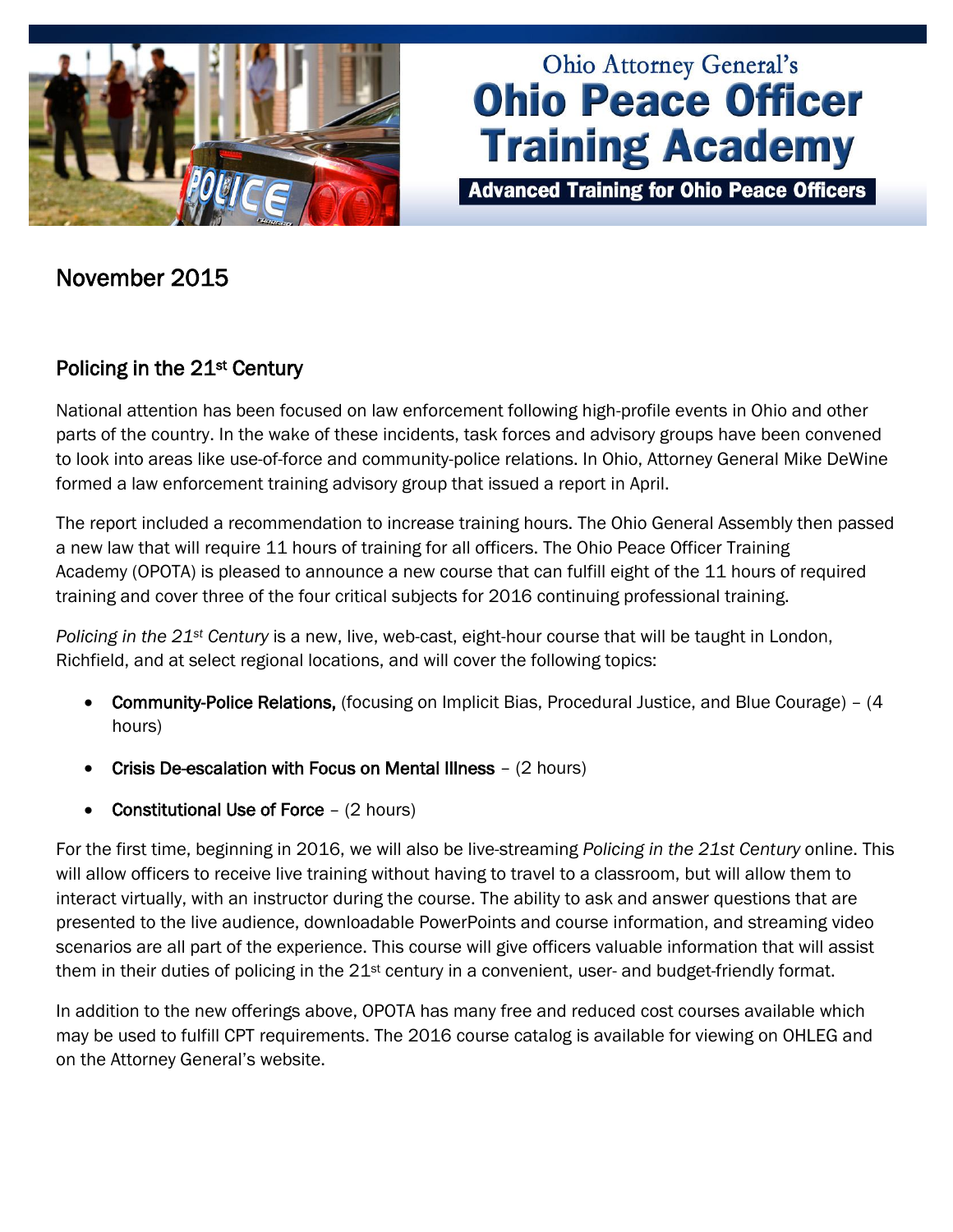# Ohio Gang Investigator Specialist Training

Gangs are a growing issue for law enforcement. And without proper training on how to deal with this type of crime, prosecution can be difficult.

This course will give officers information on Ohio-specific statutes, search-and-seizure issues, state and federal forfeiture, crime mapping and intelligence, electronic evidence collection and preservation, discovery, electronic surveillance issues, and open source networks. This course includes case studies that go from intelligence gathering to prosecution.

Ohio experts who have successfully handled these cases will give valuable insight into their experiences. Don't miss out on this free training opportunity. Please see our [course catalog](http://www.ohioattorneygeneral.gov/Law-Enforcement/Ohio-Peace-Officer-Training-Academy/Course-Catalog/Course-Categories/Investigations-Courses#OPOTA862) for more details on how to register.

## More from the OPOTA Course Catalog

## **Basic Humane Agent Training**

This course provides the mandatory training for Humane Agents. Topics include Ethics and Professionalism, Legal Issues, Investigations, Animal Husbandry, and Report Writing.

Prerequisite: Students must be currently employed as a Humane Agent not yet appointed.

Dec. 7-9, 2015 | 8 a.m. - 5 p.m. OPOTA Main Campus 1650 St. Rt. 56 SW London, OH Cost: \$150

## **Instructional Skills (80 Hours)**

This two-week course prepares students to write and present lesson plans in a law enforcement setting. Topics include: instruction in the theories of adult education, teaching techniques, lesson plan development, student learning objectives, platform teaching skills, facilitative learning, evaluation and measurement, working with problem learners, and training aid usage. This is an academically challenging course merging theory and practice. Students will be required to develop and present a 15-minute lesson plan, a 30-minute lesson plan, and a 45-minute course of instruction. Participants will work an average of 20-30 hours outside of the classroom in the evening and weekends to prepare for classroom presentations.

Note: There is a pre-course assignment which will be assigned approximately 30 days prior to the start of the course. This course meets one of the requirements for certification as a unit instructor in commissionapproved programs, other qualifications for certification for Peace Officer Basic Training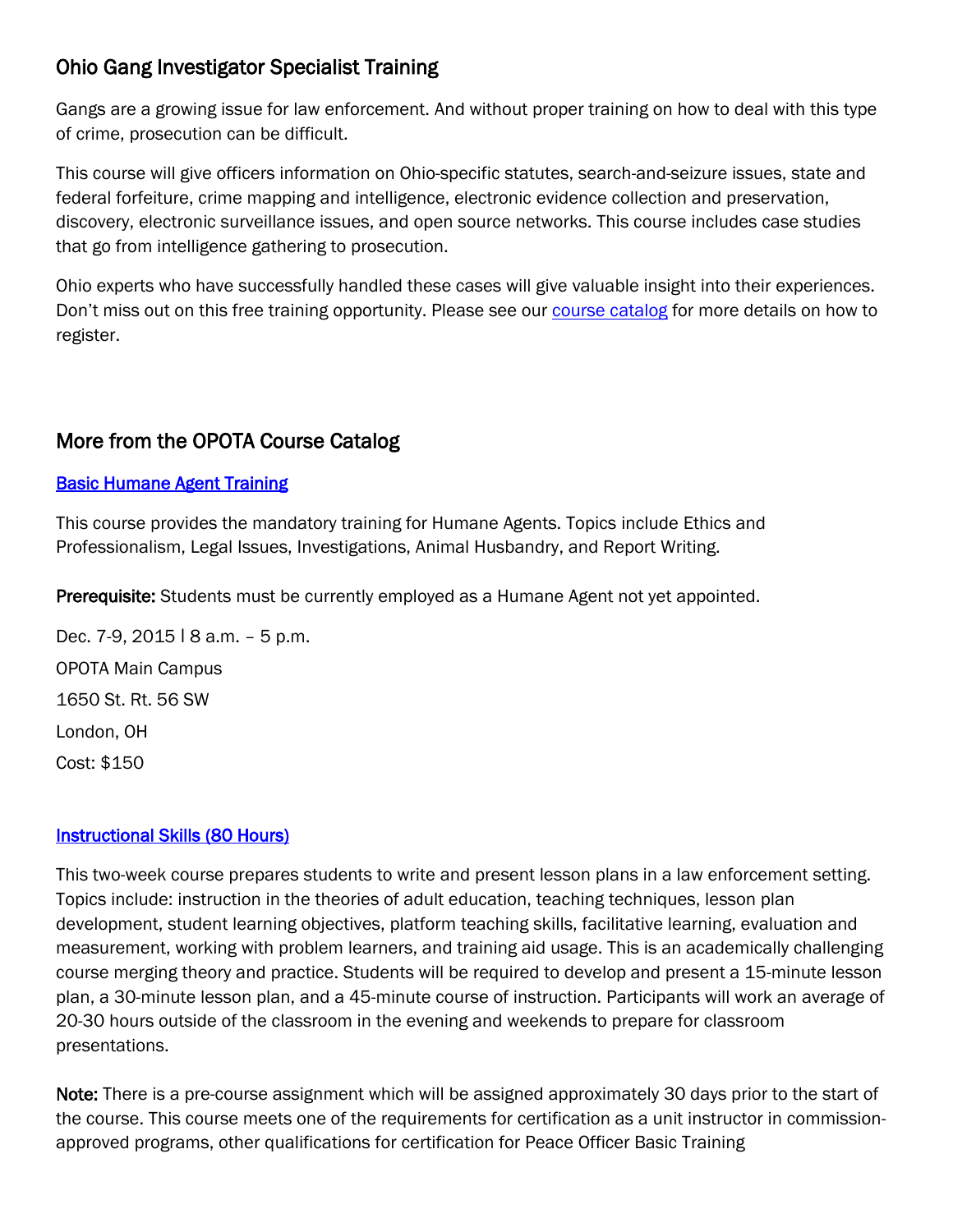[\(codes.ohio.gov/oac/109:2-1-06\)](http://codes.ohio.gov/oac/109:2-1-06); Corrections Basic Training [\(codes.ohio.gov/oac/109:2-9-05\)](http://codes.ohio.gov/oac/109:2-9-05); Private Security Training [\(codes.ohio.gov/oac/109:2-3-05\)](http://codes.ohio.gov/oac/109:2-3-05).

Dec. 7-18, 2015 | 8 a.m. - 5 p.m. OPOTA Main Campus 1650 St. Rt. 56 SW London, OH Cost: \$450

Jan. 25-Feb. 5, 2016 | 8 a.m. - 5 p.m. OPOTA Main Campus 1650 St. Rt. 56 SW London, OH Cost: \$450

#### [Regional Legal Update](http://www.ohioattorneygeneral.gov/Law-Enforcement/Ohio-Peace-Officer-Training-Academy/Course-Catalog/Course-Categories/Legal-Courses#OPOTA594)

This half day legal update training will cover recent case and statutory law in the areas of search & seizure, Miranda warnings, and laws of arrest. Hypothetical fact patterns will be utilized to facilitate instruction.

Dec. 10, 2015 | 8 a.m. - 12 p.m. Worthington Division of Police 6555 Worthington-Galena Rd Worthington, OH Cost: Free

#### [Stops & Approaches Instructor Update](http://www.ohioattorneygeneral.gov/Law-Enforcement/Ohio-Peace-Officer-Training-Academy/Course-Catalog/Course-Categories/Instructor-Training-Courses#OPOTA786)

The Stops & Approaches Instructor Update is intended to provide Stops & Approaches instructors with the changes to the updated lesson plan for the 8-5 topic of the Ohio Peace Officer Training Commission's Peace Officer Basic Training Program. This update is required for all certified instructors of the 8-5 section of the OPOTC Peace Officer Basic Training in order to maintain their instructor certification in this topic. A pre-course assignment, written test, and practical assessment must be successfully completed in order to pass the course and retain certification.

Prerequisite: Applicants must be currently certified as a Peace Officer Basic Training instructor for the 8-5 Stops & Approaches topic of the Ohio Peace Officer Training Commission's Peace Officer Basic Training Program.

Dec. 17, 2015 | 8 a.m. - 5 p.m. OPOTA Main Campus 1650 St. Rt. 56 SW London, OH Cost: \$65

Jan. 19, 2016 | 8 a.m. - 5 p.m. OPOTA Main Campus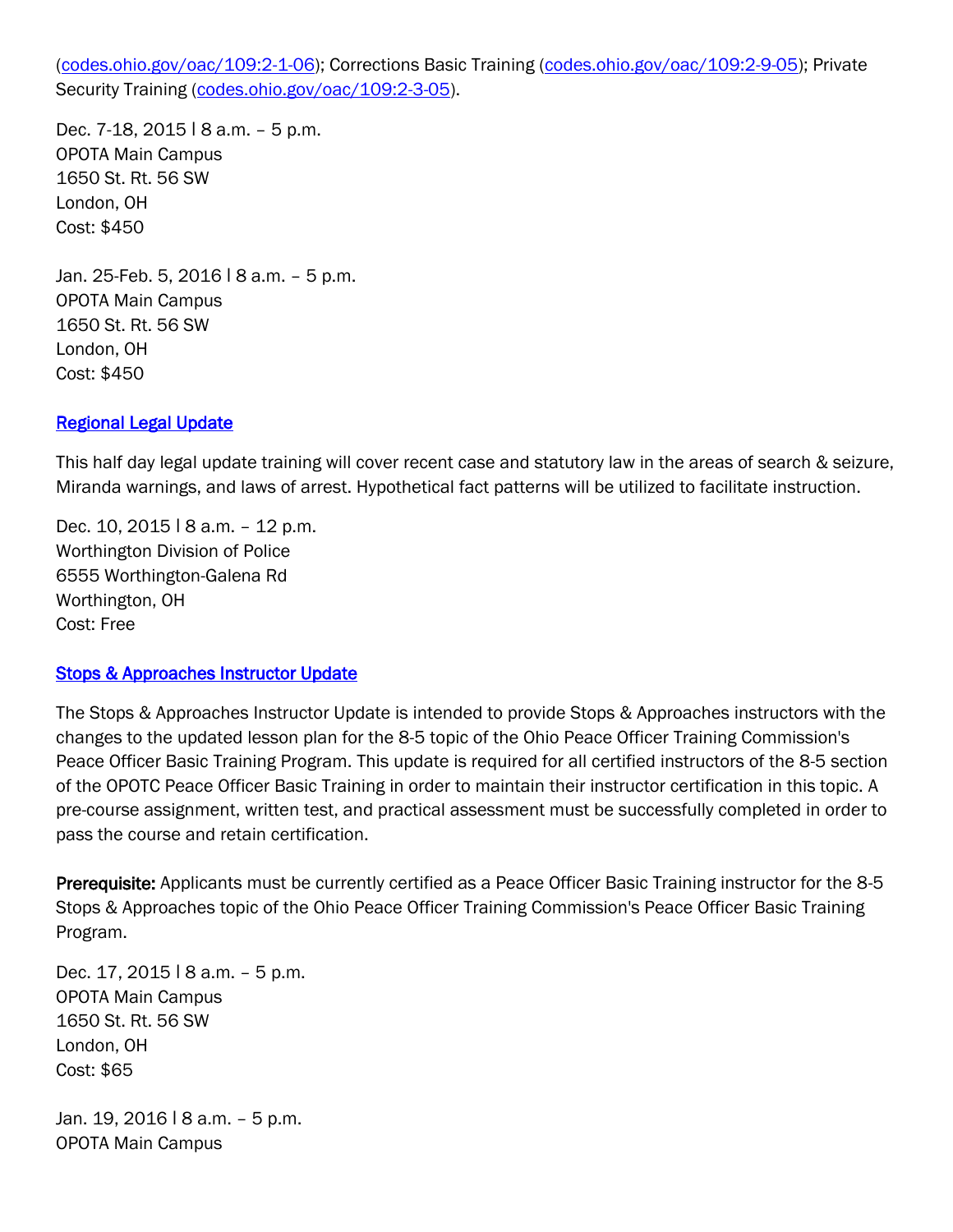1650 St. Rt. 56 SW London, OH Cost: \$65

Jan. 21, 2016 | 8 a.m. - 5 p.m. OPOTA Main Campus 1650 St. Rt. 56 SW London, OH Cost: \$65

#### [Corrections Basic Training](http://www.ohioattorneygeneral.gov/Law-Enforcement/Ohio-Peace-Officer-Training-Academy/Course-Catalog/Course-Categories/Corrections-Courses#OPOTA24)

This course fulfills the training requirement per Ohio Administrative Code for new or newly assigned correctional staff. The training covers all topics and training hours mandated by the Ohio Peace Officer Training Commission.

#### \*Students must be sponsored by an agency to attend this training (i.e., no open enrollment permitted).

Note: Some courses will require tests of the students' physical skills and abilities. Students should also be prepared for homework as upkeep of a notebook is required to pass the course.

Jan. 4-29, 2016 | 8 a.m. - 5 p.m. OPOTA Main Campus 1650 St. Rt. 56 SW London, OH Cost: \$350

#### [Policing in the 21st Century](http://www.ohioattorneygeneral.gov/Law-Enforcement/Ohio-Peace-Officer-Training-Academy/Course-Catalog/Course-Categories/Basic-Training-Courses-(1))

This course will satisfy eight hours of CPT training for 2016. It will include topics on police-community relations, de-escalation of persons in crisis, and constitutional use of force.

Jan. 4, 2016 | 8 a.m. - 5 p.m. OPOTA Main Campus 1650 St. Rt. 56 SW London, OH Cost: Free

Jan. 11, 2016 | 8 a.m. - 5 p.m. OPOTA Richfield 4055 Highlander Parkway Richfield, OH Cost: Free